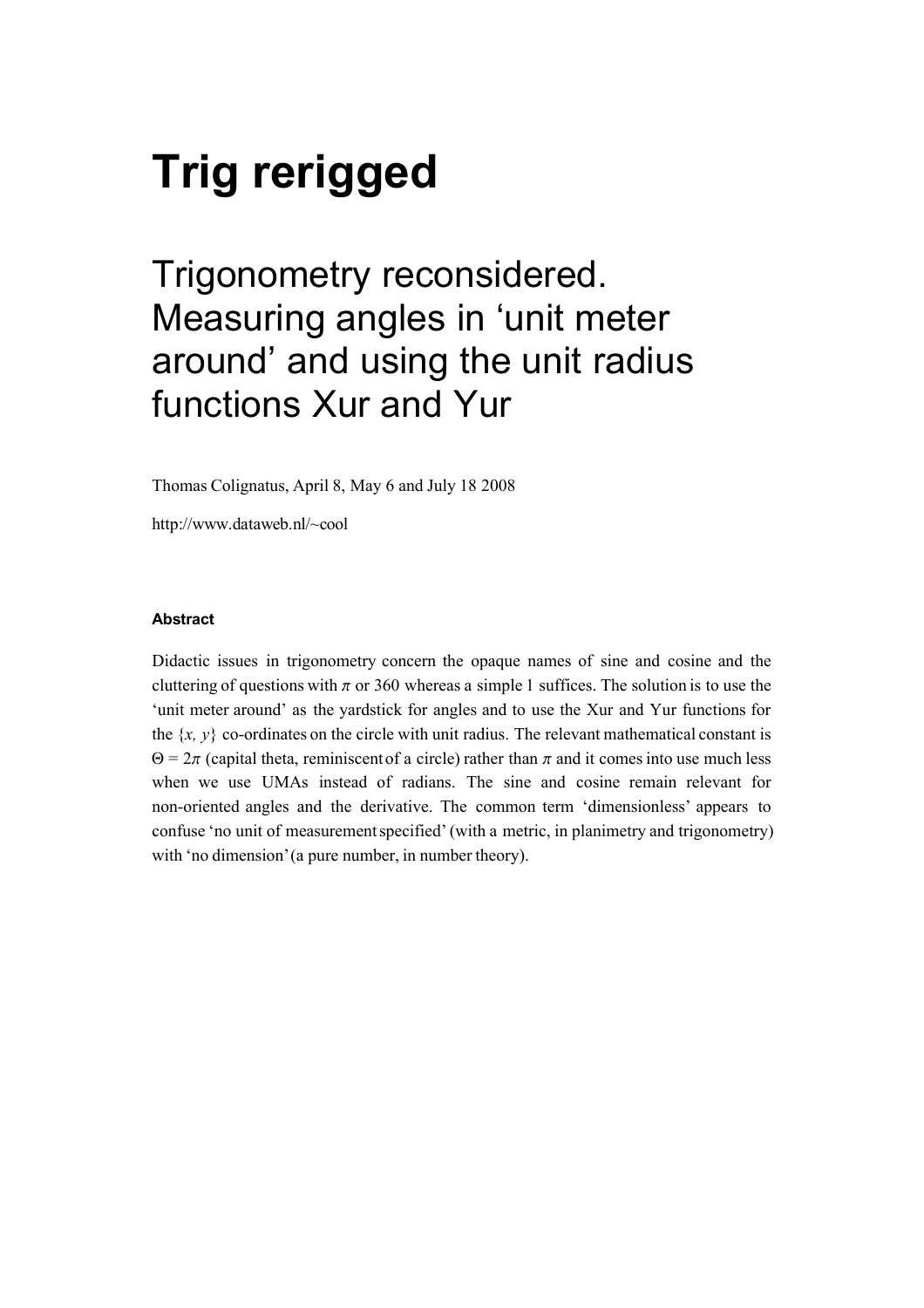## Introduction

The current mathematical convention of handling angles in trigonometry has three awkward aspects:

- 1. The units of measurement of angles are degrees (max 360) or radians (max  $2\pi$ ) or gradians (max 400) instead of a clear 1 (unit unspecified) or 1 meter (unit specified). The conventional measures are ratios and obscure the point that the angle is measured by the length of the arc around a circle. For length there has already been defined a standard, namely the meter, so why not use it again for the circumference? A standard circle with a circumference of 1 meter better clarifies that we are measuring length. The unit of measurement then is 'unit meter around' (UMA). This can be made dimensionless as a 'turn' (as a fraction of that maximal unit length around) or as 'unit of measurement around', where a turn is one unit.
- 2. Calculations in trigonometry use the mathematical constant  $\pi$  instead of the handier  $\Theta = 2\pi$  (capital theta, reminiscent of a circle).
- 3. The names of the sine and cosine functions do not link up to the already known expressions for the horizontal and vertical axes, i.e. the  $x$  and  $y$  values. Students have to calculate these  $x$  and  $y$  values but are not explicitly told to calculate these, i.e. they are told to calculate the sine and cosine which seems as something completely different (or perhaps linked in a manner that is not clear to them). It will be clarifying to use functions Xur and Yur defined on the unit circumference circle and that range on the  $x$  and  $y$  values of the unit radius circle.

The traditional approach makes mathematical courses more tedious than necessary for understanding angles. The  $\pi$  needlessly clutters the argument in two ways. Students struggle to find the values  $k * 3.14...$  on their ruler while it would be more convenient to use 1 for the full circle around. Secondly, if a fraction or multiple of  $\pi$  is to be used at all, it is more convenient to use  $\Theta$ . The following develops the simplified approach.

There is also the smaller issue that angles are measured counterclockwise and the measurement starts at three o'clock on the dial, while this might be counter-intuitive to students, who might feel that measurement should be clockwise and start at 0 (12 o'clock). When the clock starts ticking at noon then after five minutes the big hand shows an angle of 5 minutes (as measured by that clock). Clocks are indeed basic in our culture and primary schools spent a lot of time to teach children how to interprete clocks. Clocks are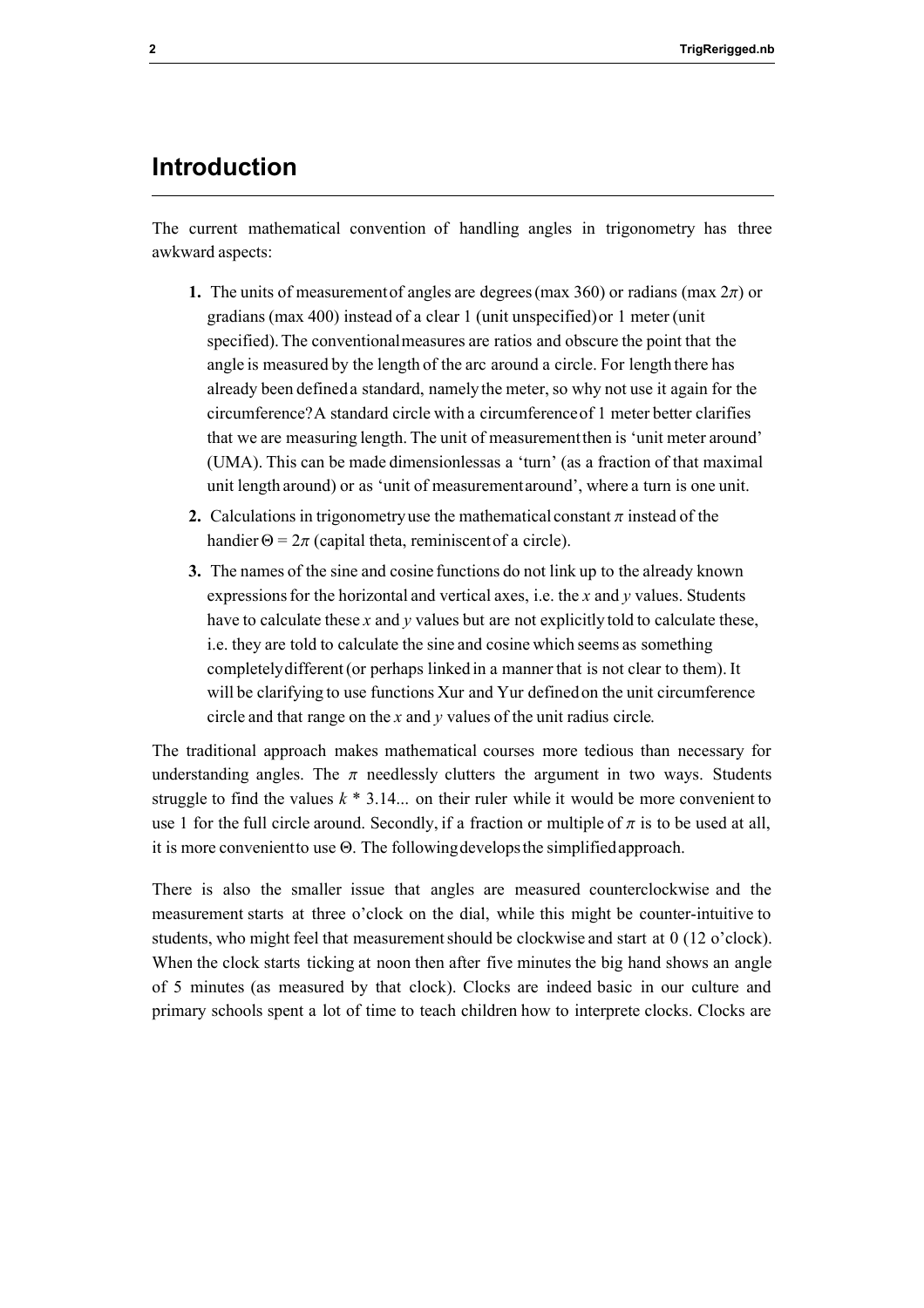also used to indicate spatial directions, such as 'turn around to 7 o'clock'. However, after some deliberation, one may agree that it is more natural to indicate angles as deviating from the horizontal plane while it is less natural to indicate them as deviating from the vertical axis. To start at  $\{-1, 0\}$  and turning clockwise has the advantage of the horizontal reference and the direction of integration but has the drawback of the negative x-value. Also, there are ample cases where the movement is counterclockwise such as turning a screw loose. Thus it suffices to conceptually disengage clocks and angles as much as possible and only refer to the counterclockwise way of measurement.

After basically completing this article in May, I came across Palais (2001ab), similarly clarifying that  $2\pi$  is didactically inadequate. Palais introduces the three-legged notation but this is bound to cause confusion and writing and reading errors and I remain with  $\Theta$ .

## Dimension and metric

It appears that we should distinguish 'no dimension' (pure number) from 'no unit of measurement specified' (with a metric in space). It also appears that the common term 'dimensionless' tends to confuse these two notions, i.e. the term 'dimensionless' does not mean quite the same in number theory as in the theory of space. In this section we will use quotes around 'dimensionless' to highlight the confusion. In the rest of the paper the term 'dimensionless' stands for the context of space. The discussion is a bit complex since notions in number theory tend to derive their names from the theory of space, so that it may be hard to keep distinguishing the two. In all clarity, now, we should distinguish the distance in space that provides a metric in space from the 'metric' that may be defined on a set of pure numbers. The 'metric' for pure numbers can be based upon a calculation scheme  $||z_1 - z_2||$  and the metric in space follows from our experience and conceptualization of space. It is 'analytical geometry' to associate the two. Note though that 'association' implies that there are two different realms and not necessarily only one. It is a bit amazing that the fundamentals of analytical geometry still clog up the didactics of planimetry and trigonometry but hopefully this section will contribute to more clarity.

Traditionally, an angle is defined as the plane section between two half lines with a same origin. Subsequently this angle is measured, creating the distinction between the angle itself and its measurement. The measures standardly are ratios, e.g. the arc, sine, cosine or tangent, which measures provide 'dimensionless' numbers (note the quotes). Notably,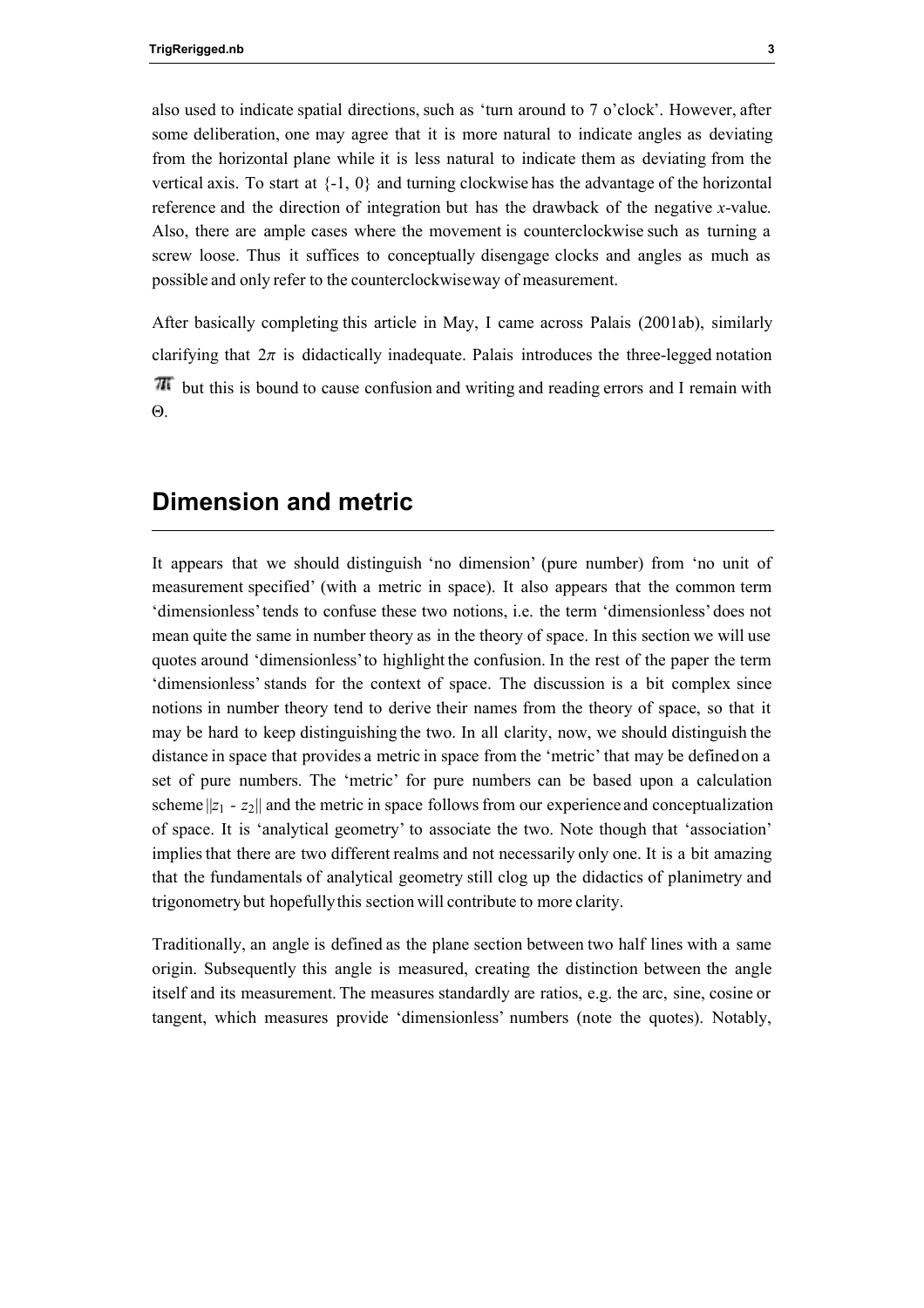when drawing a circle with its center at the same origin of the half lines, the arc measure of the angle is standardly defined as the arc within the plane section divided by the radius of the circle, and this ratio is a 'dimensionless' number. A full circle around would give us an angle of  $(2\pi r)/r = 2\pi$  radians. Frequently the 'arc measure of the angle' is replaced by 'angle' itself, and we will tend to do so as well in the present paper.

Note that these 'dimensionless' numbers occur in the human mind and in formulas but not in the actual measurement of distance in reality, e.g. on paper. With  $M$  the unit of measurement (say 1 meter) and  $\lambda$  a 'dimensionless' scalar, the measurement would be  $x =$  $\lambda$  M. In more formal dimensional analysis, we get  $x = \lambda$  [M], where the brackets identify the unit of measurement. Any practical measurement on paper would generate such a dimensional number x. However, since the unit of measurement itself is a phenomenon of the same space (say 1 meter, as the length of a rod in Paris), one may argue that the true measurement is  $\lambda = x / M$ , again a 'dimensionless' number. However, we have to keep in mind (i) what dimension was measured (length) and (ii) with what unit (the meter), so that the measurement would never be only a pure number. For  $\lambda = 1$  we would not only have a ratio of 1 but we would be speaking about the measurement of that particular unit of measurement, and it would e.g. have the properties of dimensionality and continuity.

The continuity of all measures derives from their spatial extension. The measures are continuous since when  $r = 1$  it appears that the values are given by particular lengths, and lengths are continuous. The sine derives its metric value from the height in the unit circle. The arc derives its metric value from the fact that it is a length, namely part of a unit circle. That the arc can also - note 'also' - be defined as a ratio is secondary and does not make it without dimension but rather with unspecified dimension. Using a ratio is a mathematical simplification, eliminating the need to construct a unit circle, but does not affect the notion that lengths are involved.

These 'dimensionless' numbers or ratios thus cause an epistemological question. Mathematically, we have to distinguish reality from the human mind. It might be that reality is only granular and that continuity is an illusion created in the mind, in the same way as, concerning time, the 'now' is a construct of the mind for the ephemeral border, or actually only logical border, between 'past' and hypothetical 'future'. It is more conventional however to assume that space in reality is continuous and that we create measures in number theory to mimic this property of space. Thus we distinguish crude figures and lengths on paper from the pure figures and 'dimensionless' numbers in the mind. On paper we may take a unit of measurement (say, the rod in Paris) but in the mind there is no place for such a physical object. Thus in planimetry, 'dimensionless' stands for 'no unit of measurement specified'. Indeed, the notion of 'dimensionless' number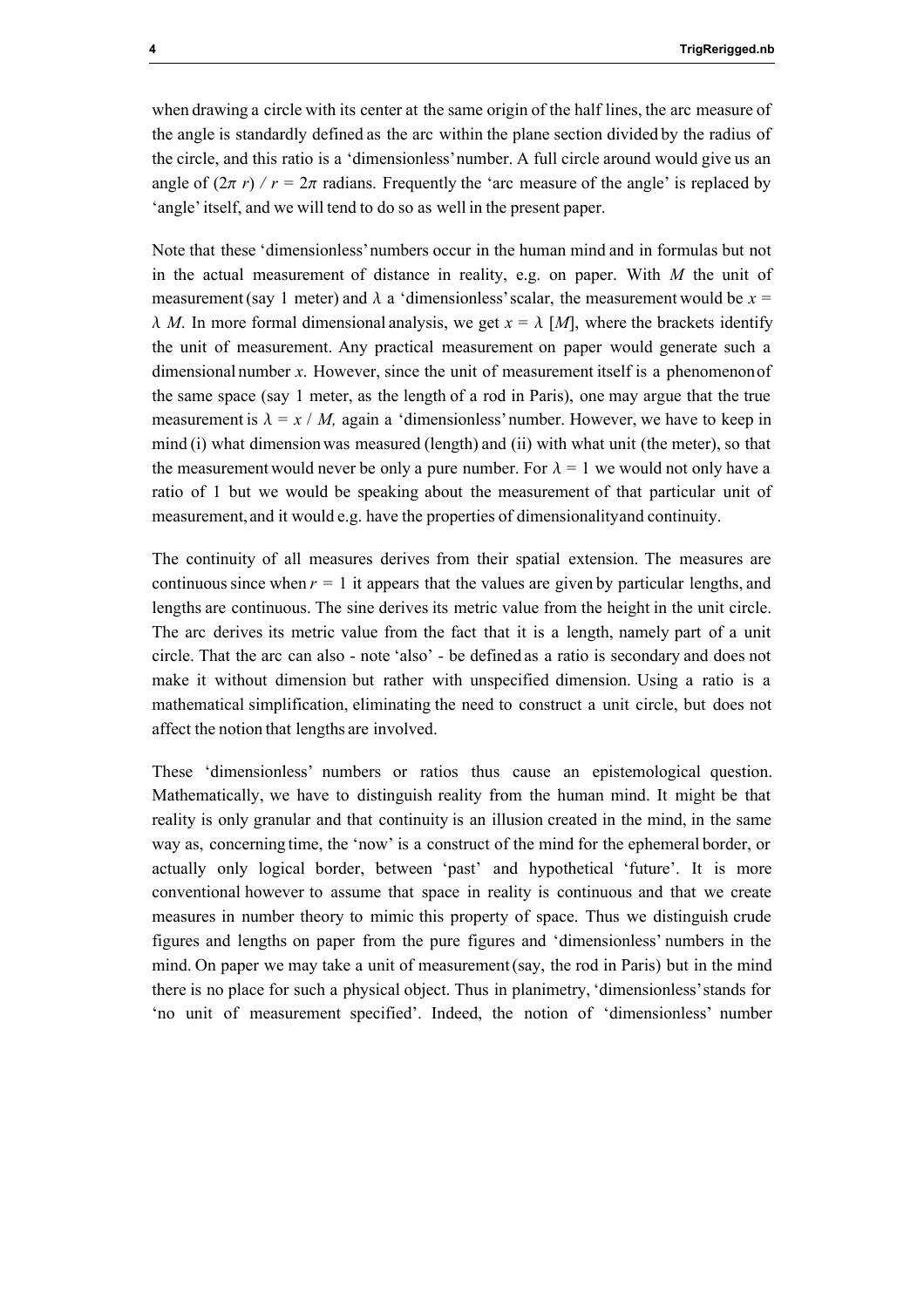interpreted as 'no dimension' remains epistemologically dubious when we relate this to the measurement of length, basically on paper and subsequently in the human mind. For, how could it be that these 'no dimension' numbers are nicely ordered and apparently have a distance metric such that e.g. halves are twice as distant as quarters ? Where does the notion of continuity come from ? In practice we assume that space is continuous. Apparently, there is a subtle distinction between 'no dimension' and 'unspecified dimension (unit)'. Apparently, the mind thinks about space with unspecified dimensions and not quite without dimensions. This is similar as drawing a line on paper and arbitrarily affixing  $0, 1, 2, \ldots$  numbers along it, with the numbers at (approximately) the same distance, and writing down that these are meters while in fact they will be something else, with the true metric defined on the spot. Imagining triangles, circles and line sections in the mind, we must admit that they all have some apparant 'size', albeit 'size in the mind', all in proportion to the other things that we may imagine for comparison. Thus the 'dimensionless' numbers in trigonometry still reflect length, with a space metric, albeit with unspecified unit.

The latter is an important didactical conclusion. Some mathematicians tend to think that trigonometry deals with 'dimensionless' ratios (apparently meaning 'no dimension' as in number theory) and not with length, and they seem to deny that the notion of 'ratio' implicitly has a metric and that this metric is related to the notion of length itself. This present paper suggests to bring the true implicit relation out into the open by explicitly referring to length and the 'unit meter around'. Students in trigonometry then learn to switch between actual length with a specified unit and length without a specified unit (ratios). This would be an advance in clarity compared to the current practice where ratios are defined and where it is suggested that we are not measuring length but merely calculating 'no dimension' numbers as in number theory.

The basic point is that our topic of interest here is space, with its figures and angles. In trigonometry the space metric is a priori, and abstract numbers without dimension (and the number 'metric') support the analysis, but cannot replace that notion of a metric contained in the notion of space. Admittedly, number theory can have its own origins. Possibly we start counting on our fingers and then apply the same technique to spatial distance. But the experience that walking 50 kilometers is more tiring than walking 10 meters, and other experiences with space, need not depend upon counting. Indeed, in number theory we can define a set of numbers without dimension, and there we can define a 'metric'  $||z_1 - z_2||$  on those numbers, but this 'metric' is not a metric as in space (real or in the mind). It rather works the other way around. We can take ratios, i.e. express lengths as multiples of a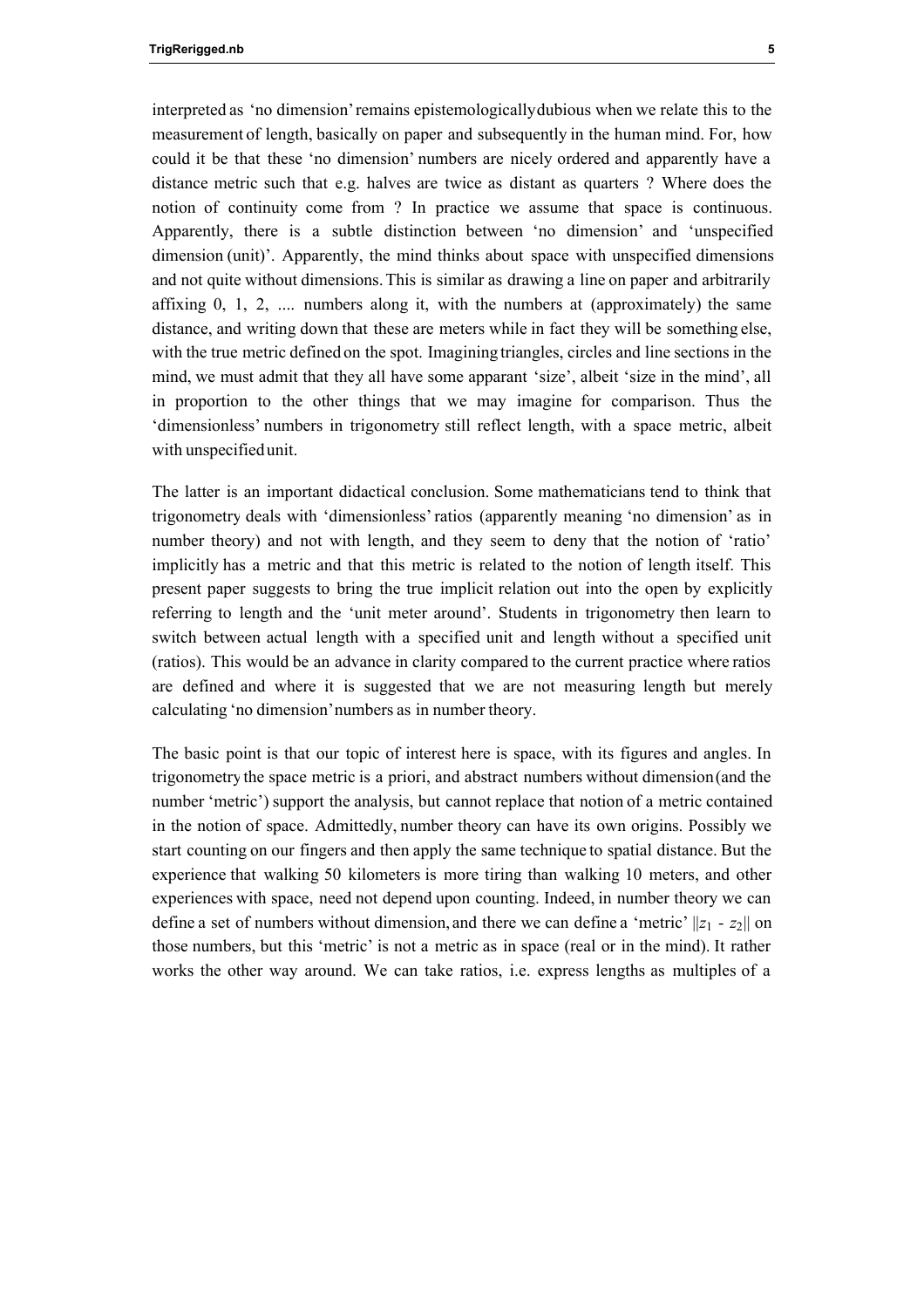standard unit length, and we can abstract from the space metric to also create such a set of pure numbers, and then what works for space can also be reflected in those numbers.

In a reaction to the May version of this paper, a reader objected to the use of the UMA, categorizing it as part of "realistic education in mathematics" as advocated by Freudenthal, and arguing that this kind of education is damaging to the development of mathematical skills and abstract thought. Only the abstract 'no dimension' interpretation was considered proper. This objection came as a surprise to me, since I had no intention of such. If it is possible to see this paper as belonging to that Freudenthal approach then it is mere coincidence and I actually cannot vouch for that. And curiously, another reader tends to see some value in the Freudenthal approach. The point however is that this paper only wants to clarify what angles really are. The mentioned reader apparently did not see angles as real lengths. This caused me to include this section.

Thus, a basic notion of analytical geometry is that there is a distinction between 'no dimension' (number theory) and 'unspecified unit' (space). Logically, that mentioned reader could have no objection when UMA is translated as 'unit of measurement around'. The objection then centers on whether we should specify what the unit of measurement is. The SI unit is the meter. My suggestion is not to hide that the unit of measurement might well be that SI unit. What this paper proposes is that students become capable in translating specific measurements into a bit more abstract mathematical constructs and vice versa. Since there is length involved, it is required that UMA is mentioned. This will help the student to understand what trigonometry is about. Not mentioning UMA, not explaining what an angle is, withholding the evidence, will hinder the development of abstract thought.

## The conventional approach

In mathematical convention, angles are measured counterclockwise, starting at the point  $\{1, 0\}$ , see diagram 1. The unit circle is defined as the circle with unit radius, i.e. with  $r =$ 1. The circumference of the unit circle is  $\Theta = 2\pi$ , with  $\Theta$  defined as the ratio of the circumference to the radius, or with  $\pi$  defined as the ratio of the circumference to the diagonal, giving the definition of the maximal angle of  $\Theta$  radians. Conventionally, angle  $\alpha$ is written close to the center. We find functions  $\sin[\alpha] = v/r = v$  and  $\cos[\alpha] = x/r = x$ . Plotting the sine and cosine function requires zeros at points that are fractions of  $\Theta$ , see diagrams 2 and 3.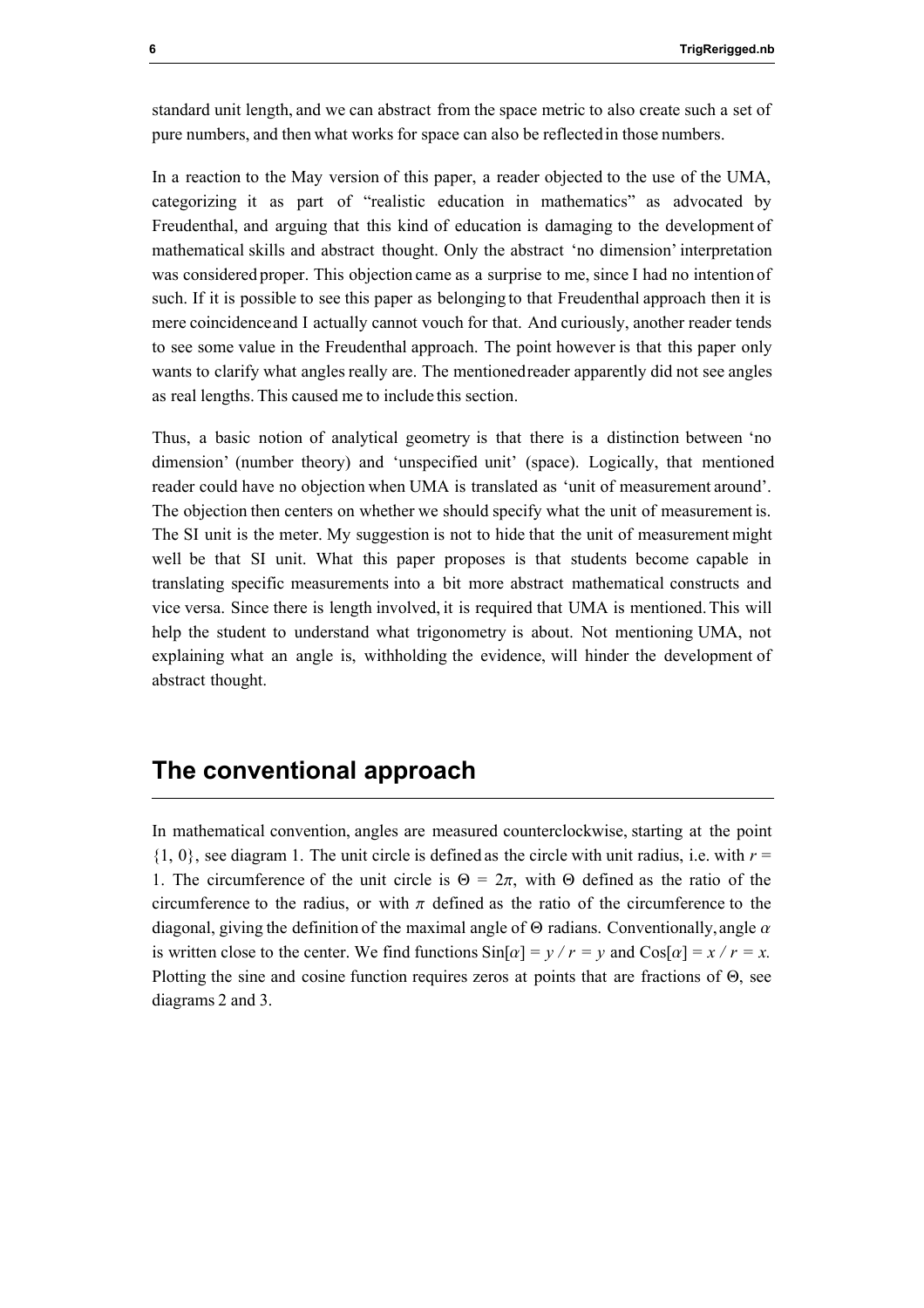

 $\blacksquare$  Diagram 1. The traditional unit circle when  $r = 1$ , measuring counterclockwise starting from {1, 0}.

■ Diagram 2. The sine function for  $\alpha = 0$  to  $\alpha = \Theta$  radian. Note that the slope is 1 at  $x = 0$ .



■ Diagram 3. The cosine function for  $\alpha = 0$  to  $\alpha = \Theta$  radian.

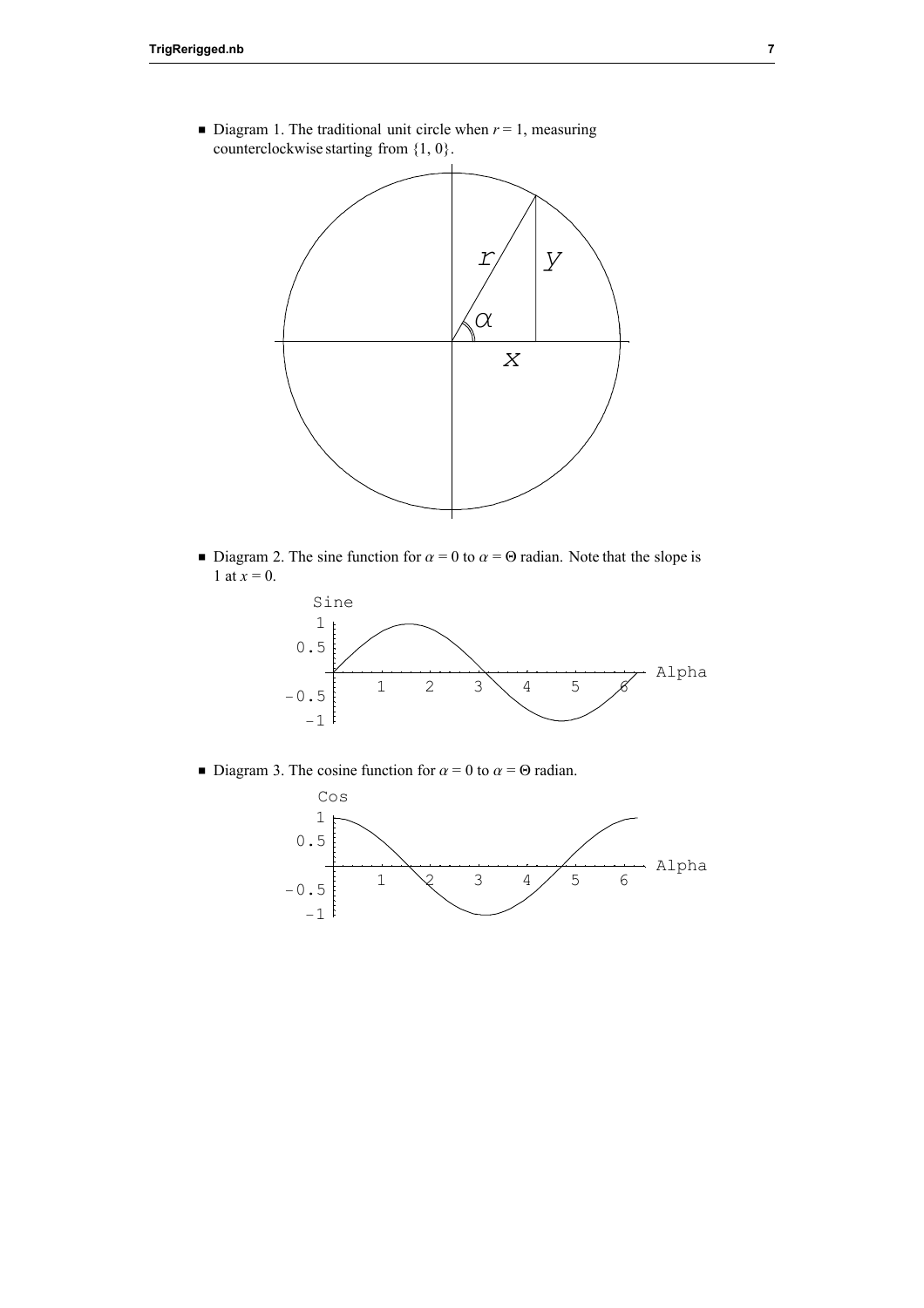## The alternative approach

The alternative approach is to define angles on the inner circle with circumference 1, which inner circle has radius 1 /  $\Theta$ . Whereas  $\alpha$  is defined in radians, we now consider  $\beta = \alpha / \Theta$ defined in 'unit meter around' (UMA). In this case we write  $\alpha$  close to the proper outer arc, and we write  $\beta$  close to the inner arc on the inner circle. PM. An objection to using a circle with circumference 1 can be that one needs a unit length to define  $\pi$ , so that one might feel that one cannot use the former to define the latter. However, when an outer circle has been defined with radius 1 then there must also be an inner circle with radius 1 /  $\Theta$ .



**•** Diagram 4. The unit circle when  $r = 1$ ,  $\beta = 0$  to  $\beta = 1$  UMA.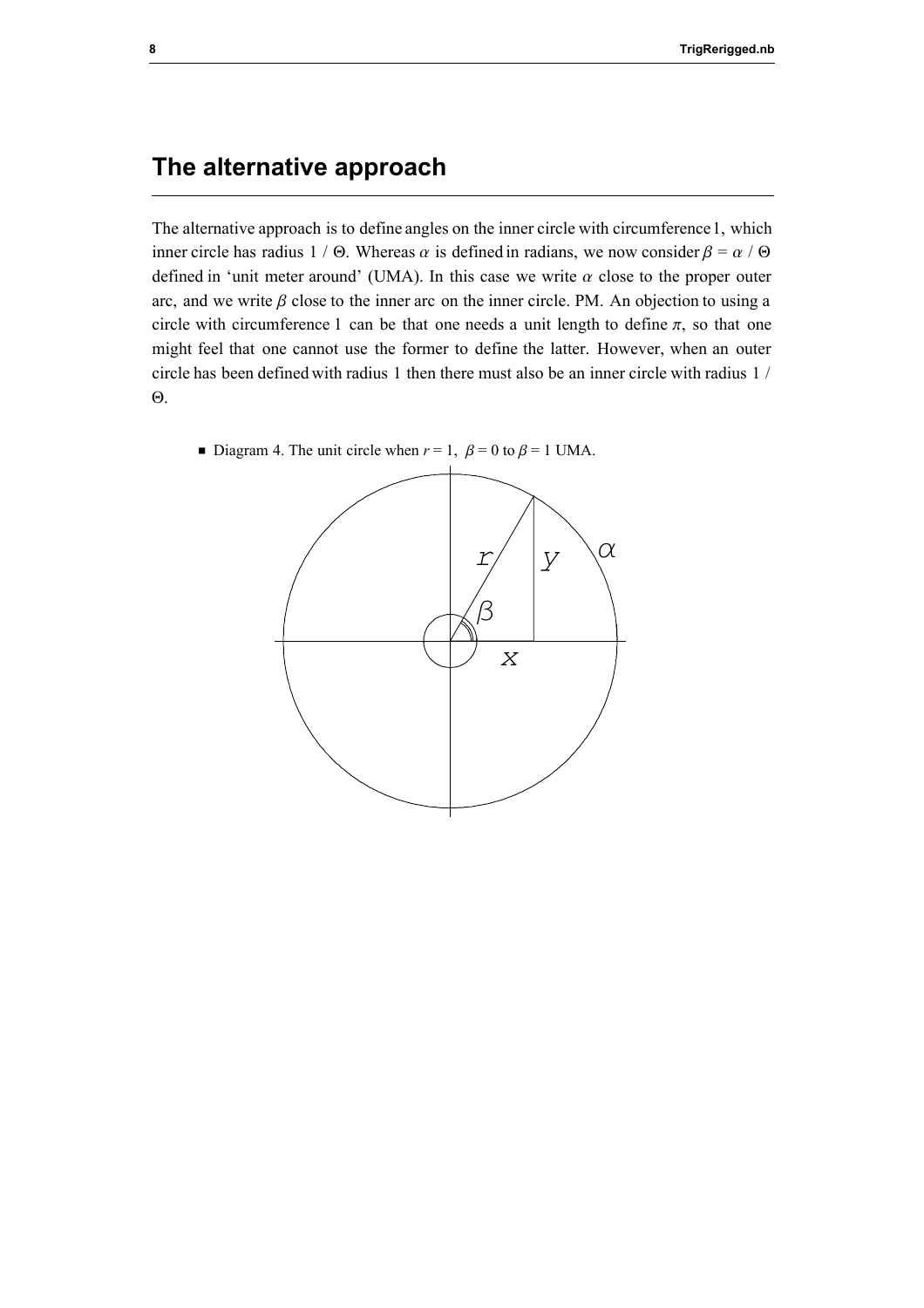It will be useful to define the functions  $x_{\text{ur}}$  and  $y_{\text{ur}}$  for the co-ordinates of the points on the circle with unit radius (to be distinguished from the circle with unit circumference). Note what this means: while the angle  $\beta$  is defined on the domain of the inner circle with radius 1/ $\Theta$  and circumference 1, the range values  $x_{\text{ur}}$  and  $y_{\text{ur}}$  are on the unit circle with radius 1 and circumference Q. Thus the functions involve a perceptible transformation and a didactic advantage is the emphasis on the linear way of scaling up. The horizontal co-ordinate is given by the function  $Xur[\beta] = Cos[\Theta \beta]$ . The vertical co-ordinate is given by the function Yur[ $\beta$ ] = Sin[ $\Theta$   $\beta$ ]. See diagram 5.

■ Diagram 5. The function Xur[ $\beta$ ] = Cos[ $\Theta \beta$ ] and Yur[ $\beta$ ] = Sin[ $\Theta \beta$ ] for  $\beta$  = 0 to  $\beta$  = 1 UMA.



The notion of the tangent comes rather natural in the discussion of slopes, as  $Tur[\beta]$  = Yur[ $\beta$ ] / Xur[ $\beta$ ].

Hence: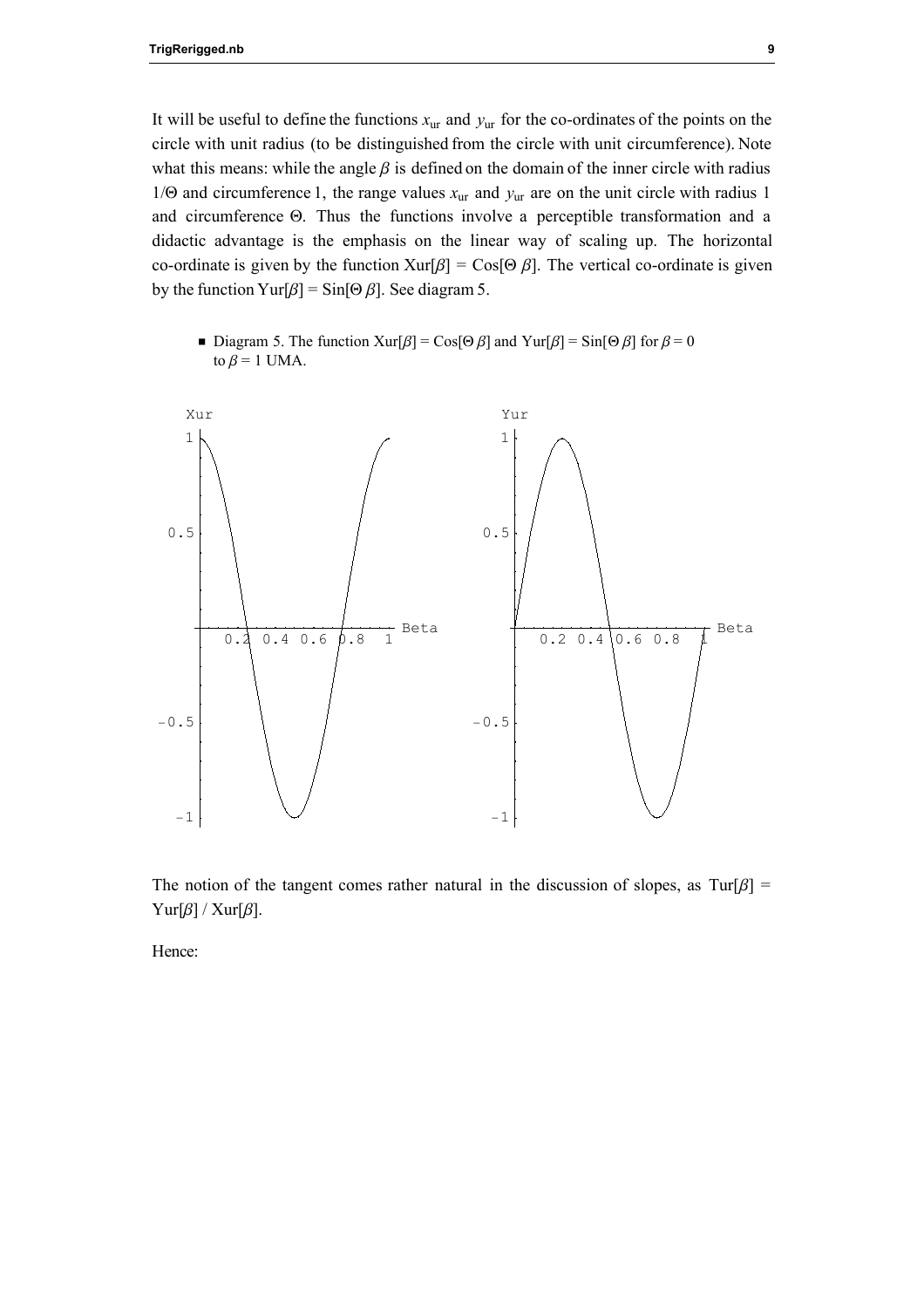#### ?Xur

Xur[ $\alpha$ ] for angle  $\alpha$  measured in Unit Meter Around gives the x value on the circle with unit radius. Xur $\lceil \alpha \rceil$  can also be understood as the ratio of the horizontal value to the radius. Since  $2 \pi \text{ UMA} = 1$  radian, we also have  $\text{Xur}[\alpha] = \text{Cos}[2 \pi \alpha]$ 

#### ?Yur

Yur[ $\alpha$ ] for angle  $\alpha$  measured in Unit Meter Around gives the y value on the circle with unit radius. Yur[ $\alpha$ ] can also be understood as the ratio of the vertical value to the radius. Since  $2 \pi \text{ UMA} = 1$  radian, we also have  $\text{Yur}[\alpha] = \text{Sin}[2 \pi \alpha]$ 

## The prime didactic question

The prime didactic question concerns the relation between the sine and cosine of any angle, with whatever direction in the plane, and the sine and cosine of the triangles fixed by the unit circle.

Normally, students are taught the first before the second, e.g. the sine as the ratio of the opposite perpendicular to the hypotenusa. Later, the second is presented, in the context of vectors, polar co-ordinates, the calculation of  $\pi$ , the definition of the radian, the periodic wave functions and the derivatives. The drawback of this order is that students associate sine and cosine with any orientation, so that they have conceptual problems to see these as co-ordinates in a fixed system. The functions  $x_{\text{ur}}$  and  $y_{\text{ur}}$  are defined precisely to bridge this gap in understanding.

One might consider to switch the order around. In that case we first present the circles with  $x_{\text{ur}}$  and  $y_{\text{ur}}$  and then secondly translate any angle of whatever direction towards the unit circle. The recognition of the perpendicular and the hypotenusa is only required for this step of translation and then measurement sets in by rescaling and using  $x_{\text{ur}}$  and  $y_{\text{ur}}$ . This approach seems to have three related drawbacks: (i) the ratios are not recognized on the spot but only after translation, (ii) the perception of space itself might be hindered by continual reorientation, (iii) it may now be that the co-ordinates  $x_{\text{ur}}$  and  $y_{\text{ur}}$  are more easily recognized but students may have more problems now to link up to the ratios of any angle of arbitrary direction.

These issues are difficult to decide on. What would be best might transpire in a randomized controlled trial, perhaps running over several generations. We would also need to define what is 'best' and how to balance the spatial sense with the handling of the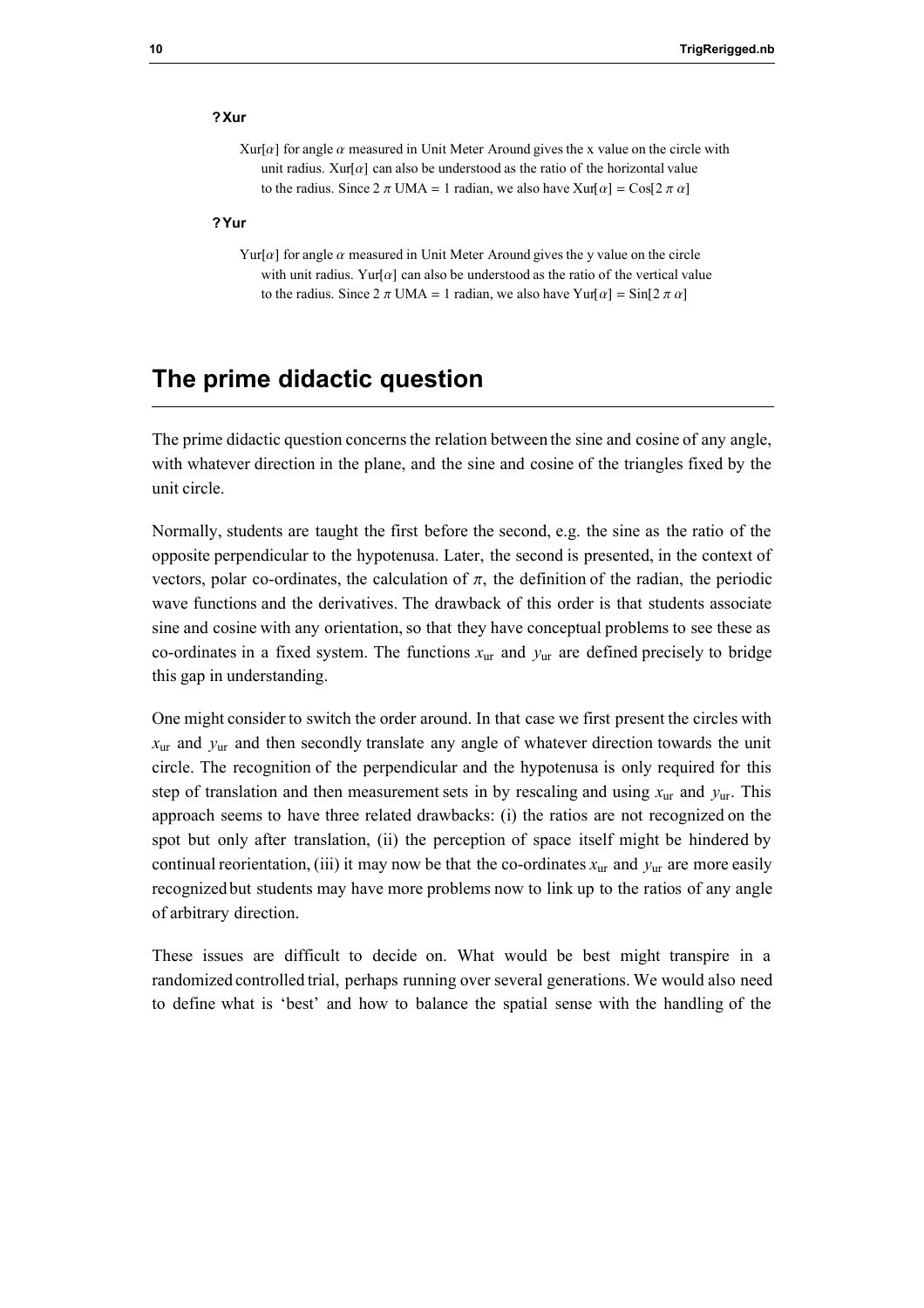co-ordinates. However, it is the impression of this author that the spatial sense is basic, so that the tradional order of presentation is best, though extended in the first step with UMA angles and in the second step with  $x_{\text{ur}}$  and  $y_{\text{ur}}$ .

## A more transparant trigonometry

#### In general

In a course on trigonometry, it remains desirable that students retain a sense of history. It would be insensible to abolish all history and redesign math such that we only retain a pure framework. A sense of history not only allows one to read historical novels but also conveys the sense of wonder, both for the subject itself and the achievements of Babylonian astronomers and Greek axiomatics. A historical sense is also required to be able to communicate with others who haven't heard of Xur and Yur and the UMA metric.

Thus a course outline would be:

- 1. Historical context. A year has about 360 days, the Sun moves in a circle around Earth, so a circle is divided in 360 degrees. Geometric proof that a triangle has 180 degrees. Thales theorem. Pythagoras. Definition of Sin, Cos and Tan using degrees, for angles without any particular orientation. Explanation of the difference between the definition of an angle and the mentioned two ways of measuring an angle. Stop here. Do not extend with the various trigonometric rules since it is more important to clarify the issue of measurement before such rules become meaningful. Explain that the circumference of a circle can also be measured in UMA, and then clarify that  $\sin[\alpha \text{ Degree}] = \sin[\alpha \text{ Degree} / 360$ UMA]. Note that it is important to mention the dimensions since numbers without labels might be easily be confused.
- 2. The unit circle with Xur and Yur using UMAs. The angles now are oriented, and they are ordered from 0 to 1 UMA. The definition of the circle is  $Xur[\beta]^2 + Yur[\beta]^2 = 1$  and similar for any scaled form, so that Pythagoras not only proved his theorem but also provided a definition of the circle (which one can accept without proof). Definition of  $\Theta$  as the circumference of the circle with unit radius. Define  $\pi = \Theta/2$  for the sum of angles in a triangle. With arbitrary radius r, the circumference =  $\Theta r$  and surface =  $\Theta r^2/2$ . The extension of Sin and Cos with radians. Explanation that any angle with whatever orientation can be measured in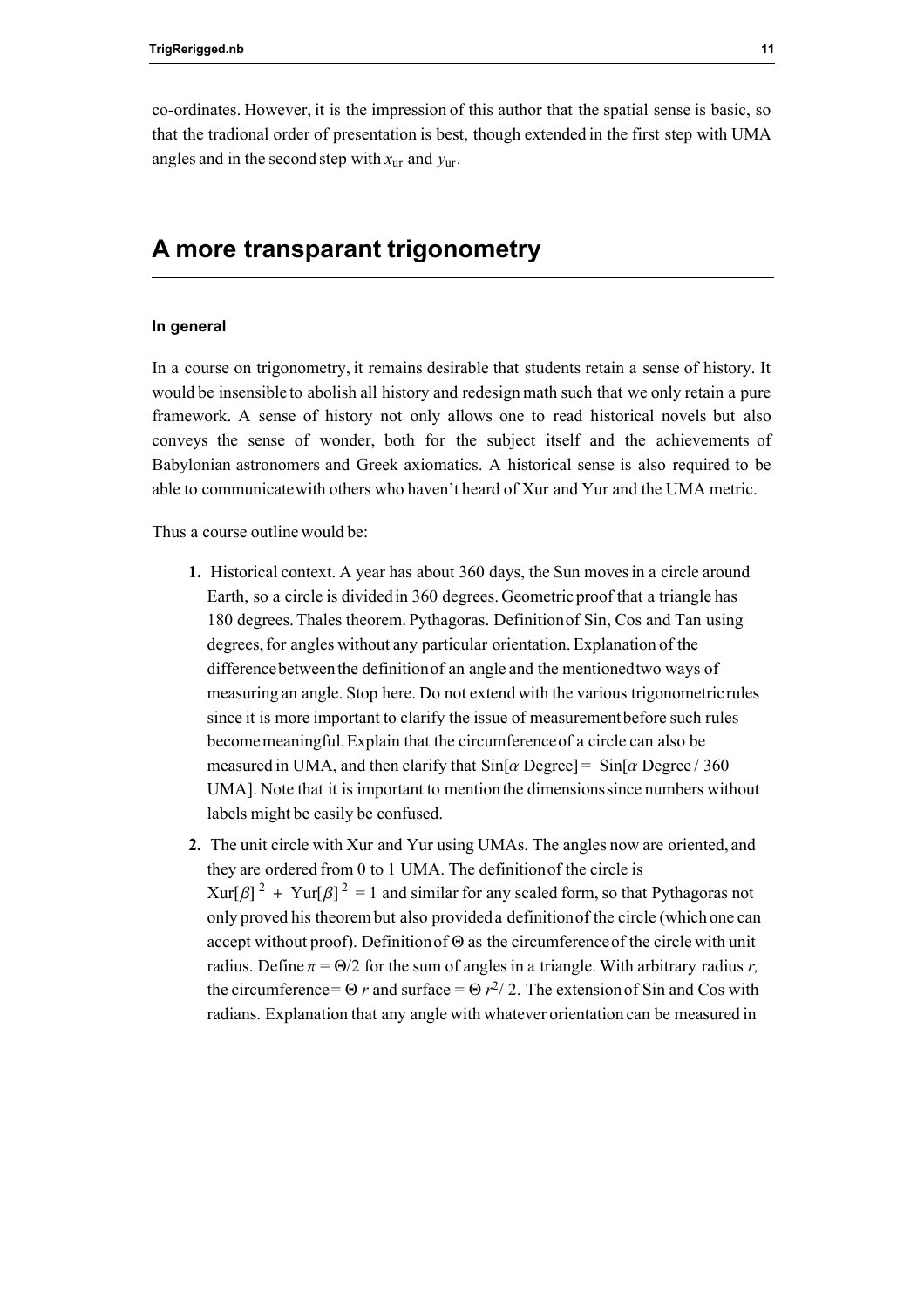UMA or radian or degree, and that these are only scalar multiples of each other. Thus, that  $\sin[\alpha \text{ Degree}] = \sin[\alpha \text{ rad}] = \sin[\alpha] = \sin[\alpha / \Theta \text{ UMA}] = \text{Xur}[\alpha / \Theta]$ .

- 3. Clarification to students of the prime didactic question posed in the former section. Our problem in teaching originally is their problem in learning, and it is useful for them to be aware of it.
- 4. The periodic wave function that arises from plotting Xur or Yur when a point traverses the circle counterclockwise, taking the arc (angle) as the explanatory variable. Transformations of that function, with starting point, equilibrium, period and amplitude. Conclusion that only one function is necessary since the other can be translated into it, and hence use only one, preferably Xur since it is on the horizontal axis. (Note that some authors write  $\cos[x]$  but then they forget that they should write  $\cos[\alpha]$ , since they already used  $x = \cos[\alpha]$ . There seems to be a convention that any function can have an  $x$  as the variable for this domain, but logically this cannot be maintained when there are functions of functions.)
- 5. The various trigonometric rules, geometrically proven in terms of Xur and Yur. E.g. the 'xur rule' (instead of the 'cosine rule') and the 'yur rule' (instead of the 'sine rule' ). The reason to use Xur and Yur is that they undisputedly use UMA and thus are less cluttered with  $\pi$ .
- 6. Some geometric problems that clarify that the different methods of measuring angles can complement each other in finding solutions for lengths, surfaces and contents.
- 7. The handling of co-ordinates as vectors. Addition and multiplication of co-ordinates. Polar co-ordinates and complex plane. Euler's equation. Multiplication by  $\dot{i}$  is a quarter turn along the circle.
- **8.** The derivatives. We find that  $\frac{d}{d\alpha}$  Xur[ $\alpha$ ] =  $\Theta$  Yur[ $\alpha$ ] and  $\frac{d}{d\alpha}$  Yur[ $\alpha$ ] =  $\Theta$  $Xur[\alpha]$  because of the scale factor. Note that both UMA and radian use the true length (e.g. the meter) as the unit of measurement, so that in the derivative the arc approaches the chord, but the difference between UMA and radians resides in the size of the radius in the denominator. Thus there is a similar effect as with the derivatives of  $e^x$  and  $a^x$ , where the first remains the same while the second gets a  $ln[a]$  coefficient. In practice, as soon as the variable becomes a somewhat more involved expression then the additional coefficient does not matter much in added complexity. Nevertheless, where we first saw a reduction in mention of  $\Theta$  this now appears to be a place where it will show itself more often. This property implies that radians and Sin and Cos defined on the radians will remain in use, especially for heavy users of calculus. To students it must be explained that it would be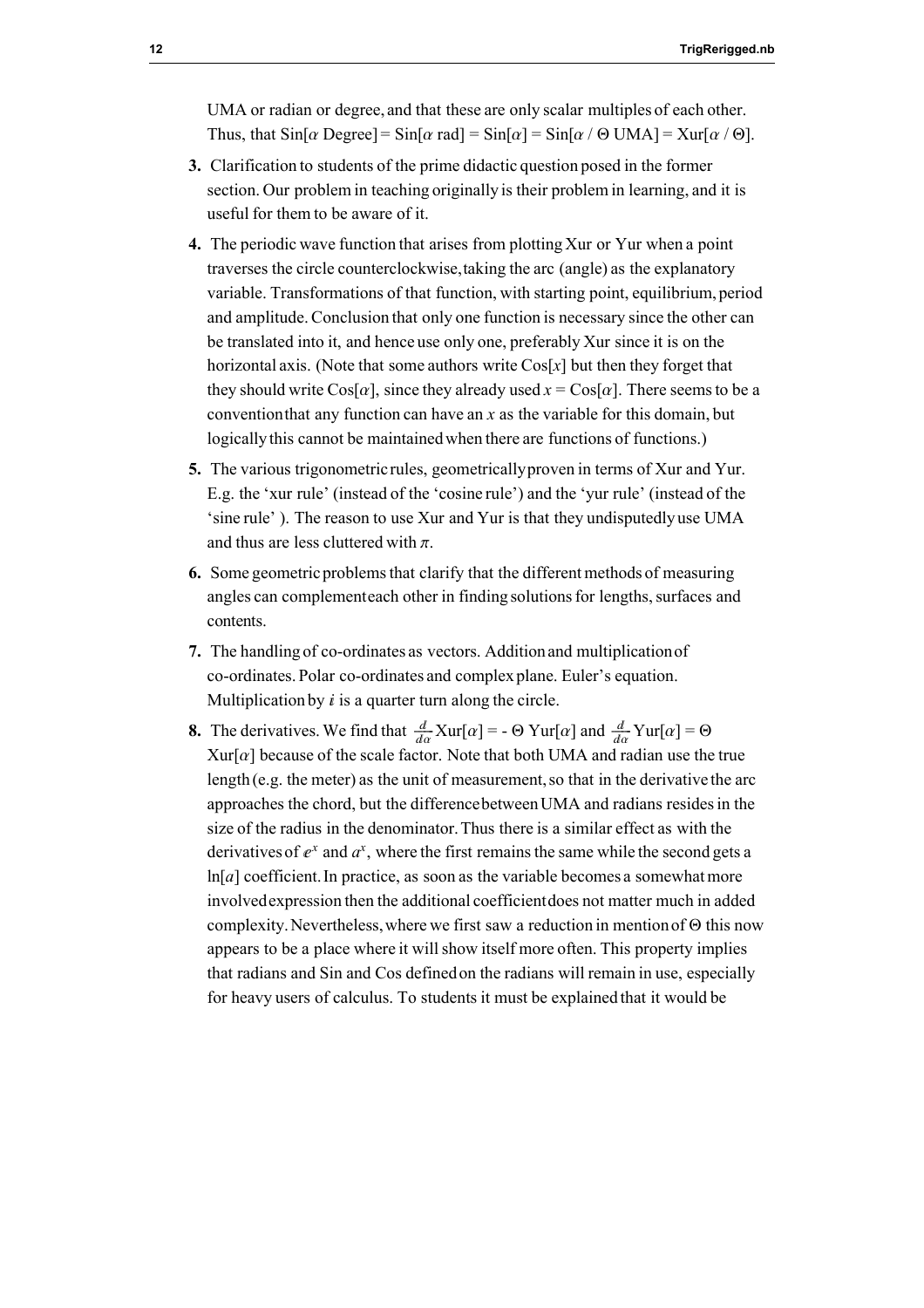feasible to first present Xur and Yur and then present  $\cos[\alpha] = \frac{\text{Xur}}{\alpha}$  /  $\Theta$  and  $\sin[\alpha] = \text{Yur}[\alpha / \Theta]$  as the scaled versions with the sometimes more attractive derivatives - but that this order of presentation has not been chosen because of the spatial sense, referred to in point 3.

A first course would contain these aspects and give a general overview, so that it should become clear how these aspects are linked. Subsequently, one can imagine follow-up courses that handle the various aspects in more depth.

(PM. There is another didactic link between sine and the exponential function. When it is explained that the sine is just the  $\nu$ -value, then students tend to react with "oh, it is just the y-value". When it is explained that the logarithm is just the exponent, then students tend to react with "oh, it is just the exponent". For this reason it is advisable to replace the opaque term 'logarithm' (log) with 'recovered exponent' (rex). When taking the power  $y = base^x$ then the exponent disappears, but it is recovered with  $x = \text{rex}[y]$ , base]. PM. Another link is that some authors write  $\sin^{-1}[\alpha]$  for the inverse and  $\sin^2[\alpha]$  for the squared value, in the same way as they do for logs, while they don't seem to realize that if  $\sin^2[\alpha] = \sin[\alpha]^2$  then  $\sin^{-1}[\alpha] = \sin[\alpha]^{-1}$  which is not the ArcSin. In cases like this, it is better to stick to the notion that  $f^{-1}$  is the inverse if f is the name of a function, so that one must use  $sin[\alpha]^2$ . Likely it is advisable to use both ArcSin and  $\sin^{-1}$  since the first expresses more clearly that the ratio is translated back to an arc while the second links to the general notion of an inverse.)

The following examples indicate that trigonometry has become more transparent.

#### Example 1: Standard angles

Historical values are the angles all  $1/12<sup>th</sup>$  apart (with the 12 months in a year (e.g. of 360) days) or the hours on the dial) or at  $1/8<sup>th</sup>$  apart (corners of the wind). We can just use the fractions and we don't have to multiply these by 360 or  $2\pi$ .

```
angles = Union [Range [0, 6] / 12, Range [0, 4] / 8];
```
(# /@ angles & /@ {Identity, Xur, Yur, Tur}) /. ComplexInfinity  $\rightarrow \infty$ 

|  |  |  | $\begin{pmatrix} 0 & \frac{1}{12} & \frac{1}{8} & \frac{1}{6} & \frac{1}{4} & \frac{1}{3} & \frac{3}{8} & \frac{5}{12} & \frac{1}{2} \\ 1 & \frac{\sqrt{3}}{2} & \frac{1}{\sqrt{2}} & \frac{1}{2} & 0 & -\frac{1}{2} & -\frac{1}{\sqrt{2}} & -\frac{\sqrt{3}}{2} & -1 \end{pmatrix}$ |  |
|--|--|--|--------------------------------------------------------------------------------------------------------------------------------------------------------------------------------------------------------------------------------------------------------------------------------------|--|
|  |  |  | $\left[ \begin{array}{cccccc} 0 & \frac{1}{2} & \frac{1}{\sqrt{2}} & \frac{\sqrt{3}}{2} & 1 & \frac{\sqrt{3}}{2} & \frac{1}{\sqrt{2}} & \frac{1}{2} & 0 \end{array} \right]$                                                                                                         |  |
|  |  |  | $\left[0 \quad \frac{1}{\sqrt{3}} \quad 1 \quad \sqrt{3} \quad \infty \quad -\sqrt{3} \quad -1 \quad -\frac{1}{\sqrt{3}} \quad 0 \right)$                                                                                                                                            |  |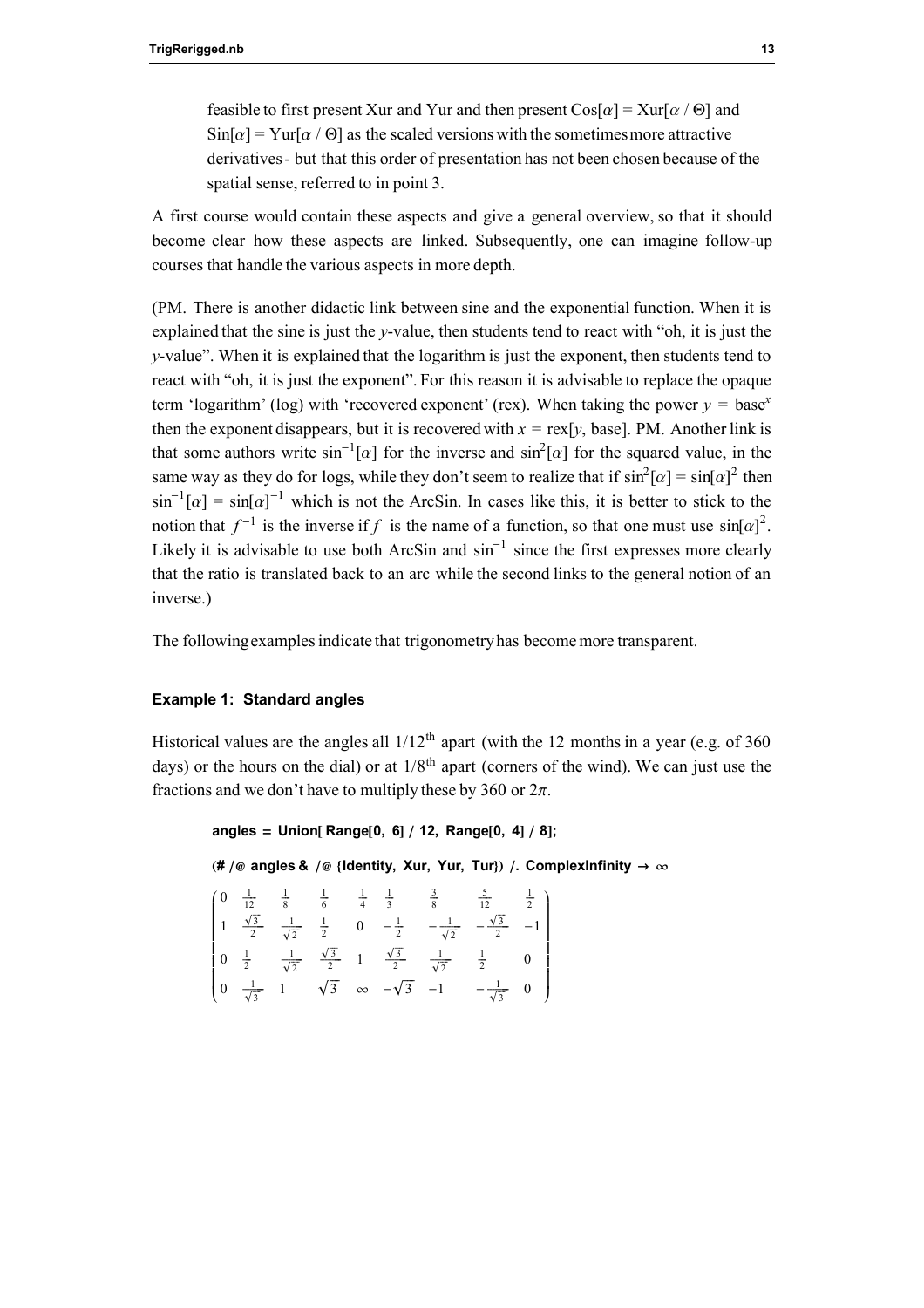Solve[Xur[ $\alpha$ ] == -Sqrt[3]/2,  $\alpha$ ]

$$
\left\{ \left\{ \alpha \rightarrow -\frac{5}{12} \right\}, \left\{ \alpha \rightarrow \frac{5}{12} \right\} \right\}
$$

It will be informative to also consider the decimal spots.

angles = Range $[0, 5]$  / 10;

(# /@ angles & /@ {Identity, Xur, Yur, Tur}) /. ComplexInfinity  $\rightarrow \infty$ 

$$
\begin{pmatrix}\n0 & \frac{1}{10} & \frac{1}{5} & \frac{3}{10} & \frac{2}{5} & \frac{1}{2} \\
1 & \frac{1}{4}(1+\sqrt{5}) & \frac{1}{4}(-1+\sqrt{5}) & \frac{1}{4}(1-\sqrt{5}) & \frac{1}{4}(-1-\sqrt{5}) & -1 \\
0 & \frac{1}{2}\sqrt{\frac{1}{2}(5-\sqrt{5})} & \frac{1}{2}\sqrt{\frac{1}{2}(5+\sqrt{5})} & \frac{1}{2}\sqrt{\frac{1}{2}(5+\sqrt{5})} & \frac{1}{2}\sqrt{\frac{1}{2}(5-\sqrt{5})} & 0 \\
0 & \frac{\sqrt{2(5-\sqrt{5})}}{1+\sqrt{5}} & \frac{\sqrt{2(5+\sqrt{5})}}{-1+\sqrt{5}} & -\frac{\sqrt{2(5+\sqrt{5})}}{-1+\sqrt{5}} & -\frac{\sqrt{2(5-\sqrt{5})}}{1+\sqrt{5}} & 0\n\end{pmatrix}
$$

#### Example 2: Trigonometric rules

Pythagoras gives:

$$
\text{Xur}[\beta]^2 + \text{Yur}[\beta]^2 \text{ // Simplify}
$$
  
1

Consider the sine rule for the triangle ABC with angles  $\alpha$ ,  $\beta$ ,  $\gamma$  and sides a, b, c. Drop a perpendicular from C to c, with height h. The sine rule uses  $sin(\alpha) = h/b$  and  $sin(\beta) = h/b$ a and now we get:

$$
\{ \text{Yur}[\alpha] = h / b, \text{Yur}[\beta] = h / a \}
$$

and this gives Yur[ $\alpha$ ] /  $a =$  Yur[ $\beta$ ] / b (now in UMA instead of radian).

#### Example 3: Solving equations

A typical question is: Solve  $cos(x)^2 - cos(x) = 0$ . Solved by  $cos(x)(1 - cos(x)) = 0$ .  $Cos(x) = 0$ 0 or  $cos(x) = 1$ . Thus  $x = \pi/2 + k \pi$  or  $x = 2k\pi$ .

This now becomes: Solve  $xur(\beta)^2$  -  $xur(\beta) = 0$ . Solved by  $xur(\beta) = 0$  or  $xur(\beta) = 1$ . Thus  $\beta$  $= 1/4 + k/2$  or  $\beta = k$  (UMA).

Note that while  $\pi$  clutters the traditional expression, that traditional expression also implicitly uses  $\pi$  to indicate the kind of variable. The traditional approach does not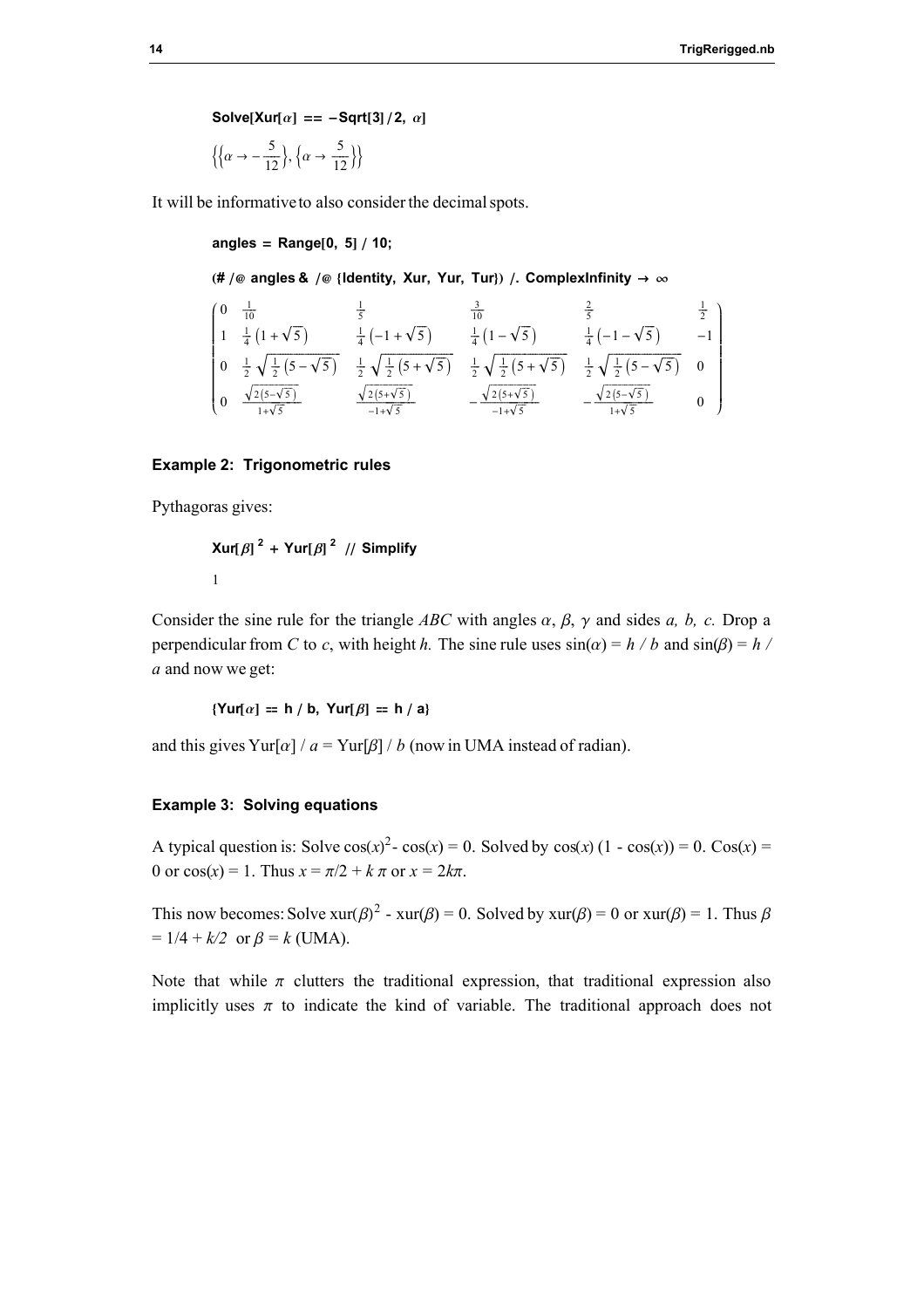explicitly state that its solution is in radians while it is neater to actually state that. (Also note the use of x while it should have been  $\alpha$ .)

#### Example 4: Calculating arcs

A typical question is: Consider points  $P = \{x, 0.8\}$  and  $Q = \{0.1, y\}$  on the unit circle for negative solutions of x and y. Calculate the length of the shortest arc from P to Q. Calculated by: ArcSin[0.8] = 0.927. The angle to P is  $\alpha = \pi - 0.927 = 2.214$ . ArcCos[0.1] = 1.471. The angle to Q is  $\beta$  =  $2\pi$  - 1.471 = 4.813. The shortest arc between P and Q is  $\beta$  - $\alpha = 2.60$ .

This now becomes: Done by  $v = ArcYur[0.8] = 0.147584$ . The angle to P is  $\alpha = 1/2$  -  $v =$ 0.352416.  $\xi$  = ArcXur[0.1] = 0.234058. The angle to Q is  $\beta$  = 1 -  $\xi$  = 0.765942. The shortest arc on the unit circle is  $\Theta (\beta - \alpha) = 2.60$ .

#### Example 5: Derivatives

A typical question is: Consider the function  $f[\alpha] = 2 \cos[\alpha] + \sin[2\alpha] + 1$  in the domain [0,  $2\pi$ . Calculate the global minimum and maximum.

#### Plot[2 Cos[a] + Sin[2 a] + 1, { $\alpha$ , 0, 2 $\pi$ }, AxesLabel  $\rightarrow$  { $\alpha$ , f[ $\alpha$ ]}];



This is answered by:

$$
f'[\alpha] = -2 \sin[\alpha] + 2 \cos[2\alpha] = 0
$$
  
 
$$
\sin[\alpha] = \cos[2\alpha]
$$
  
 
$$
\sin[\alpha] = \sin[\pi/2 - 2\alpha]
$$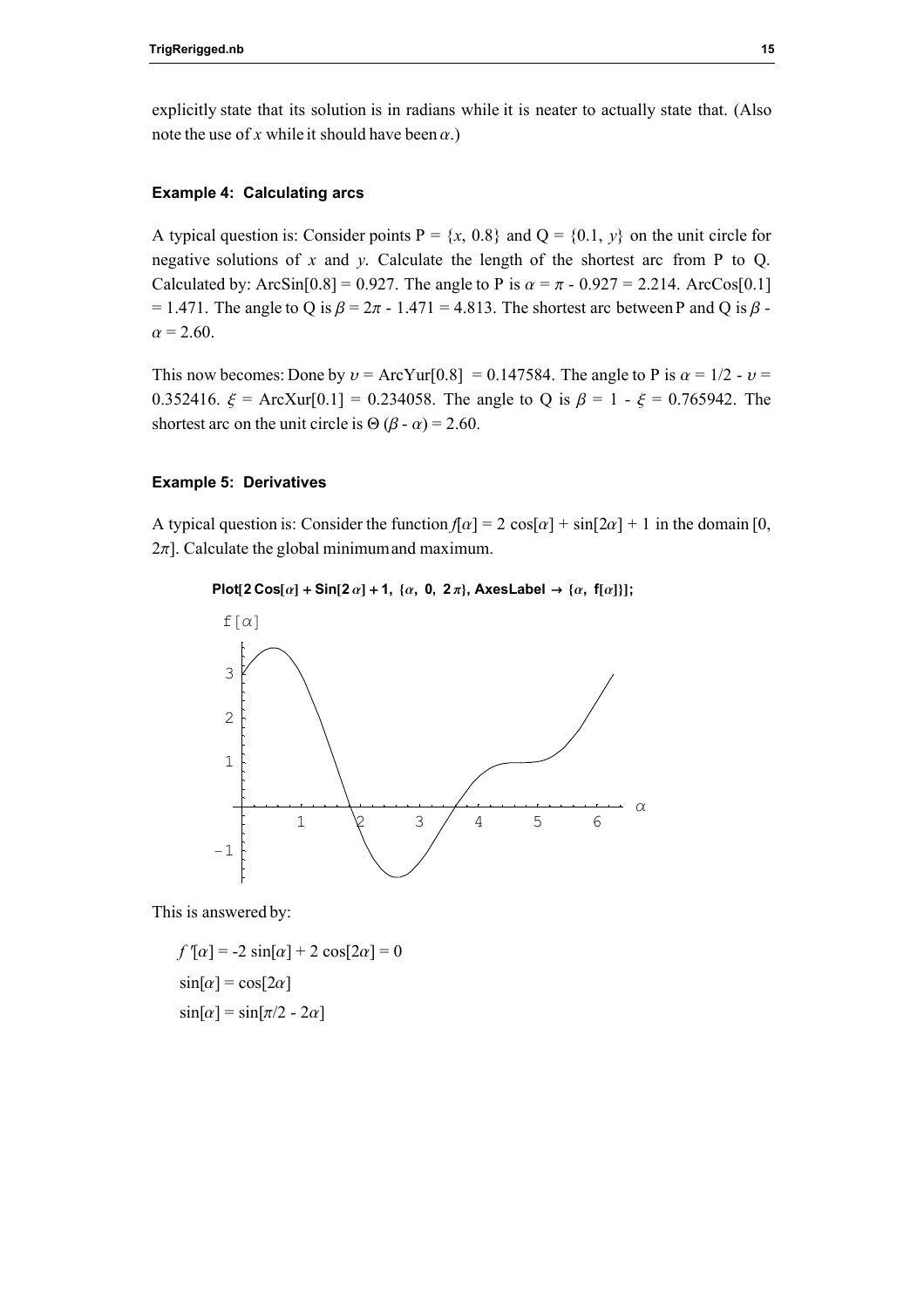$\alpha = (\pi/2 - 2\alpha) + 2\pi k$   $\vee$   $\pi - \alpha = (\pi/2 - 2\alpha) + 2\pi k$  $3\alpha = \pi/2 + 2\pi k$   $\vee$   $\alpha = -\pi/2 + 2\pi k$  $\alpha = \pi/6 + 2/3 \pi k$   $\vee$   $\alpha = -\pi/2 + 2\pi k$ Requiring  $0 \le \alpha \le 2\pi$  gives  $\alpha \in \{\pi/6, 5/6 \pi, 3/2 \pi\}.$ 

With reference to the graph, the global maximum is at  $\alpha = \pi/6$  and the global minimum at  $\alpha$  = 5/6  $\pi$ . QED

A similar question can be formulated in terms of Xur and Yur. Consider the function  $g[\alpha]$ = 2  $x_{\text{ur}}[\alpha] + y_{\text{ur}}[2\alpha] + 1$  in the domain [0, 1]. Calculate the global minimum and maximum.

```
Plot[2 Xur[a] + Yur[2 a] + 1, {a, 0, 1}, AxesLabel \rightarrow {a, g[a]}];
```


This is answered by:

$$
g'[ \alpha] = -2 \Theta y_{\text{ur}}[\alpha] + 2 \Theta x_{\text{ur}}[2\alpha] = 0
$$
  
\n
$$
y_{\text{ur}}[\alpha] = x_{\text{ur}}[2\alpha]
$$
  
\n
$$
y_{\text{ur}}[\alpha] = y_{\text{ur}}[1/4 - 2\alpha]
$$
  
\n
$$
\alpha = (1/4 - 2\alpha) + k \quad \lor \quad 1/2 - \alpha = (1/4 - 2\alpha) + k
$$
  
\n
$$
3\alpha = 1/4 + k \quad \lor \quad \alpha = -1/4 + k
$$
  
\n
$$
\alpha = 1/12 + k/3 \quad \lor \quad \alpha = 3/4 + k
$$

Requiring  $0 \le \alpha \le 1$  gives  $\alpha \in \{1/12, 5/12, 3/4\}$ .

With reference to the graph, the global maximum is at  $\alpha = 1/12$  and the global minimum at  $\alpha = 5/12$ . QED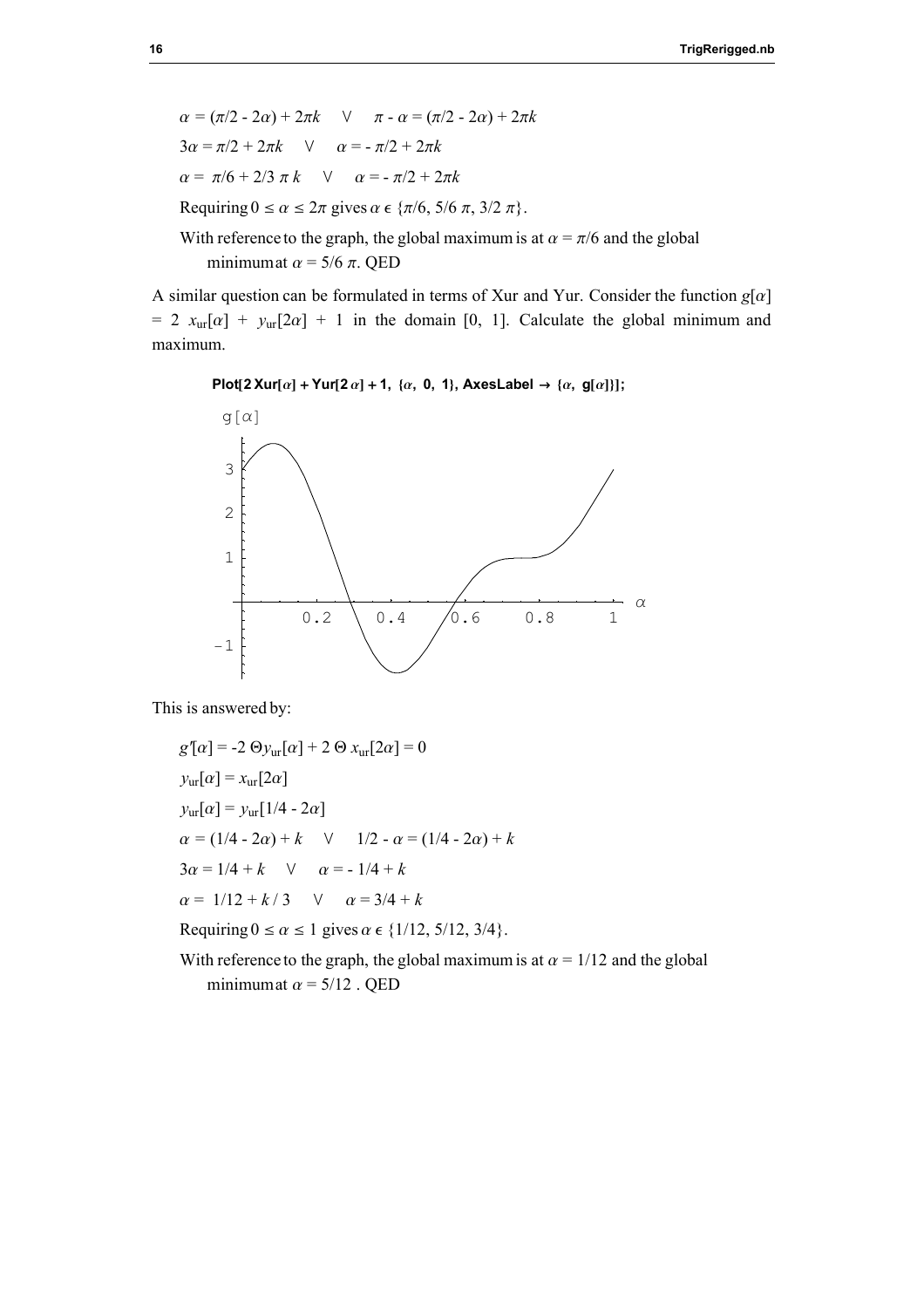#### Example 6: Euler's equation

In presenting the Euler equation, it is helpful to start with  $z = \cos[\alpha] + i \sin[\alpha]$  so that  $\partial z$  $\sqrt{a^2 + 2a}$  a = - Sin[a] + i Cos[a] = i z. Since we know that  $e^x$  has itself as the derivative, and this apparently also happens with complex numbers though with coefficient  $i$ , we can express the one into the other. In this case, sine and cosine may remain superior expressions because of the derivatives, but then this will be appreciated for this very reason (and it will not be something not noted).

Euler's equation for the complex plane can be directly translated to Xur and Yur.

$$
\mathsf{E}^{\mathsf{A}}(\mathsf{I}\alpha) = \mathsf{Cos}[\alpha] + \mathsf{I}\mathsf{Sin}[\alpha] = \mathsf{X}\text{ur}[\beta] + \mathsf{I}\mathsf{Y}\text{ur}[\beta] \quad , \ \alpha \to \Theta\beta
$$
\n
$$
e^{i\beta\Theta} = \cos(\beta\Theta) + i\sin(\beta\Theta) = \cos(2\pi\beta) + i\sin(2\pi\beta)
$$

We usefully stick to  $i = \{0, 1\}$  so that the transformations are done along the unit circle while the angle is measured on the UMA circle. Hence we get  $e^{i\Theta\beta} = \text{Xur}[\beta] + i \text{Yur}[\beta]$ .

PM. A point to remember is that  $e^{i\pi} = -1$  represents an operator, so that it is not correct to deduce

$$
\mathsf{E}^{\mathsf{A}}(\mathsf{I}\,\alpha) = \mathsf{E}^{\mathsf{A}}(\mathsf{I}\,2\,\pi\,\beta) = ((\mathsf{E}^{\mathsf{A}}(\mathsf{I}\,\pi))^{\mathsf{A}}\,2)^{\mathsf{A}}\,\beta = ((-1)^{\mathsf{A}}\,2)^{\mathsf{A}}\,\beta = 1^{\mathsf{A}}\,\beta = 1
$$

Another way to understand this is to consider the dimensions and see that we cannot 'split off'  $\beta$ :

#### $E^{\wedge}$ ( $\alpha$  Radian) =  $E^{\wedge}$ ( $\alpha$  Radian/UMA)  $\beta$  UMA)

Euler's relation  $e^{i\pi} = -1$  is defined for radians and not for radian / UMA. The replacement by -1 in above 'deduction' is not valid.